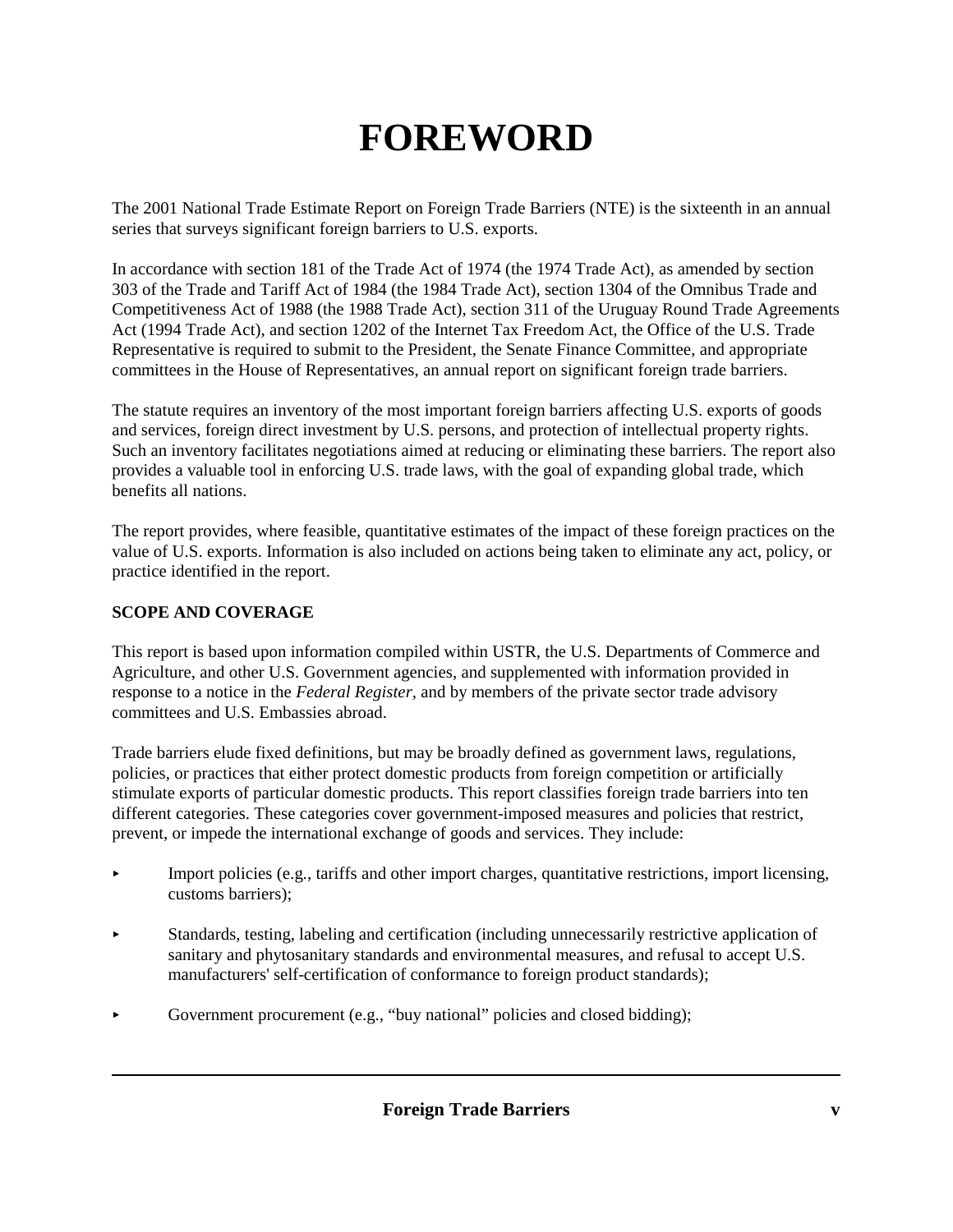- k. Export subsidies (e.g., export financing on preferential terms and agricultural export subsidies that displace U.S. exports in third country markets);
- ь Lack of intellectual property protection (e.g., inadequate patent, copyright, and trademark regimes);
- $\mathbf{r}$  Services barriers (e.g., limits on the range of financial services offered by foreign financial institutions,<sup>1</sup> regulation of international data flows, and restrictions on the use of foreign data processing);
- ь Investment barriers (e.g., limitations on foreign equity participation and on access to foreign government-funded research and development (R&D) programs, local content and export performance requirements, and restrictions on transferring earnings and capital);
- $\ddot{\phantom{1}}$  Anticompetitive practices with trade effects tolerated by foreign governments (including anticompetitive activities of both state-owned and private firms that apply to services or to goods and that restrict the sale of U.S. products to any firm, not just to foreign firms that perpetuate the practices);
- $\mathbf{r}$  Trade restrictions affecting electronic commerce (e.g., tariff and nontariff measures, burdensome and discriminatory regulations and standards, and discriminatory taxation); and
- $\mathbf{r}$  $\triangleright$  Other barriers (barriers that encompass more than one category, e.g., bribery and corruption,<sup>2</sup> or that affect a single sector).

The NTE report covers significant barriers, whether they are consistent or inconsistent with international trading rules. Many barriers to U.S. exports are consistent with existing international trade agreements. Tariffs, for example, are an accepted method of protection under the General Agreement on Tariffs and Trade (GATT). Even a very high tariff does not violate international rules unless a country has made a "bound" commitment not to exceed a specified rate. On the other hand, where measures are not consistent with international rules, they are actionable under U.S. trade law and through the World Trade Organization (WTO).

This report discusses the largest export markets for the United States, including: 49 nations, the European Union, Taiwan, Hong Kong and two regional bodies. Some countries were excluded from this report due primarily to the relatively small size of their markets or the absence of major trade complaints from representatives of U.S. goods and services sectors. However, the omission of particular countries and barriers does not imply that they are not of concern to the United States.

In prior reports, most non-market economies also were excluded, since the trade barriers in those countries were qualitatively different from those found in other economies. However, as the economies of the republics of the former Soviet Union and most economies of the countries of Central Europe evolve away from central planning toward a market orientation, some of them have changed sufficiently to warrant an examination of their trade regimes. Where such examination has revealed trade barriers,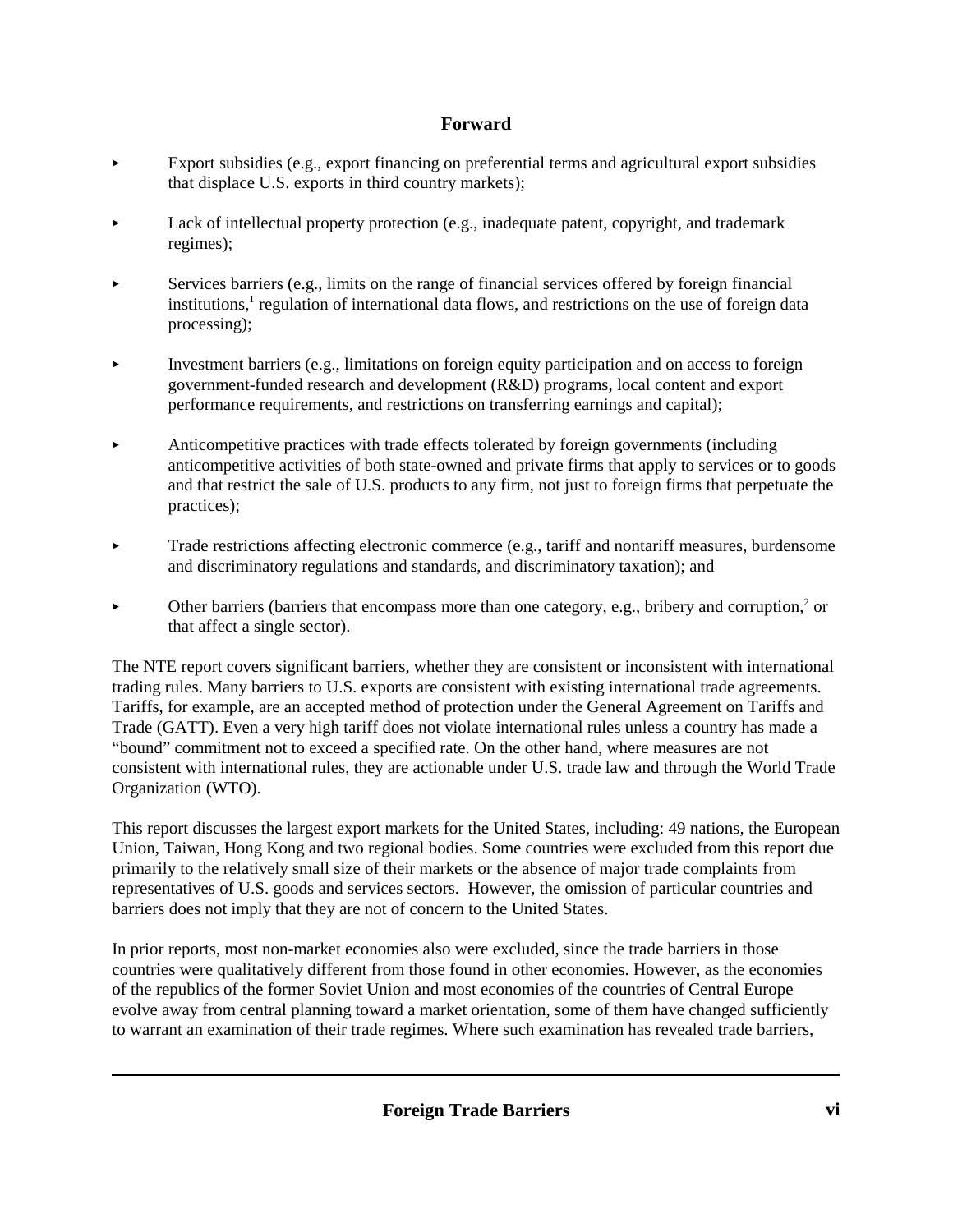those barriers have been included in this report.

The merchandise trade data contained in the NTE report are based on total U.S. exports, free alongside  $(f.a.s.)<sup>3</sup>$  value, and general U.S. imports, customs value, as reported by the Bureau of the Census, Department of Commerce. (NOTE: These data are ranked according to size of export market in the Appendix). The services data are from the October 2000 issue of the Survey of Current Business (collected from the Bureau of Economic Analysis, Department of Commerce).The direct investment data are from the September 2000 issue of the Survey of Current Business (collected from the Bureau of Economic Analysis, Department of Commerce).

# **TRADE IMPACT ESTIMATES AND FOREIGN BARRIERS**

Wherever possible, this report presents estimates of the impact on U.S. exports of specific foreign trade barriers or other trade distorting practices. However, it must be understood that these estimates are only approximations. Also, where consultations related to specific foreign practices were proceeding at the time this report was published, estimates were excluded, in order to avoid prejudice to those consultations.

The estimates included in this report constitute an attempt to assess quantitatively the potential effect of removing certain foreign trade barriers on particular U.S. exports. However, the estimates cannot be used to determine the total effect upon U.S. exports to either the country in which a barrier has been identified or to the world in general. In other words, the estimates contained in this report cannot be aggregated in order to derive a total estimate of gain in U.S. exports to a given country or the world.

Trade barriers or other trade distorting practices affect U.S. exports to another country because these measures effectively impose costs on such exports that are not imposed on goods produced domestically in the importing country. In theory, estimating the impact of a foreign trade measure upon U.S. exports of goods requires knowledge of the (extra) cost the measure imposes upon them, as well as knowledge of market conditions in the United States, in the country imposing the measure, and in third countries. In practice, such information often is not available.

Where sufficient data exist, an approximate impact of tariffs upon U.S. exports can be derived by obtaining estimates of supply and demand price elasticities in the importing country and in the United States. Typically, the U.S. share of imports is assumed to be constant. When no calculated price elasticities are available, reasonable postulated values are used. The resulting estimate of lost U.S. exports is approximate, depends upon the assumed elasticities, and does not necessarily reflect changes in trade patterns with third countries. Similar procedures are followed to estimate the impact upon our exports of subsidies that displace U.S. exports in third country markets.

The task of estimating the impact of nontariff measures on U.S. exports is far more difficult, since there is no readily available estimate of the additional cost these restrictions impose upon imports. Quantitative restrictions or import licenses limit (or discourage) imports and thus raise domestic prices, much as a tariff does. However, without detailed information on price differences between countries and on relevant supply and demand conditions, it is difficult to derive the estimated effects of these measures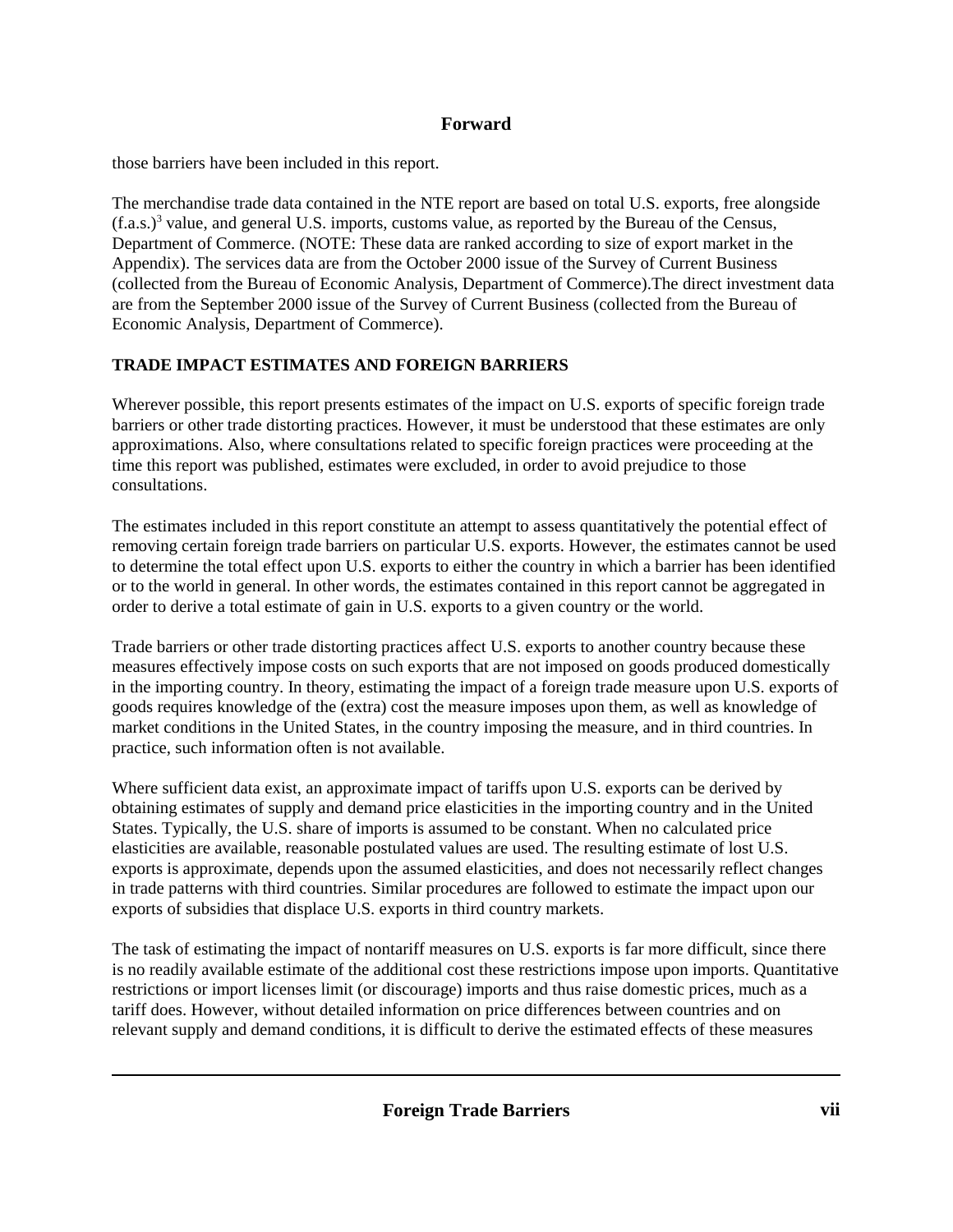upon U.S. exports. Similarly, it is difficult to quantify the impact upon U.S. exports (or commerce) of other foreign practices such as government procurement policies, nontransparent standards, or inadequate intellectual property rights protection.

In some cases, particular U.S. exports are restricted by both foreign tariff and nontariff barriers. For the reasons stated above, it may be difficult to estimate the impact of such nontariff barriers on U.S. exports. When the value of actual U.S. exports is reduced to an unknown extent by one or more than one nontariff measure, it then becomes derivatively difficult to estimate the effect of even the overlapping tariff barriers on U.S. exports.

The same limitations that affect the ability to estimate the impact of foreign barriers upon U.S. goods exports apply to U.S. services exports. Furthermore, the trade data on services exports are extremely limited and of questionable reliability. For these reasons, estimates of the impact of foreign barriers on trade in services also are difficult to compute.

With respect to investment barriers, there are no accepted techniques for estimating the impact of such barriers on U.S. investment flows. For this reason, no such estimates are given in this report. The NTE report includes generic government regulations and practices which are not product-specific. These are among the most difficult types of foreign practices for which to estimate trade effects.

In the context of trade actions brought under U.S. law, estimations of the impact of foreign practices on U.S. commerce are substantially more feasible. Trade actions under U.S. law are generally product-specific and therefore more tractable for estimating trade effects. In addition, the process used when a specific trade action is brought will frequently make available non-U.S. Government data (U.S. company or foreign sources) otherwise not available in the preparation of a broad survey such as this report.

In some cases, industry valuations estimating the financial effects of barriers are contained in the report. The methods computing these valuations are sometimes uncertain. Hence, their inclusion in the NTE report should not be construed as a U.S. Government endorsement of the estimates they reflect.

March 30, 2001

#### **Endnotes**

1. The current NTE report covers only those financial services-related market access issues brought to the attention of USTR by outside sources. For the reader interested in a more comprehensive discussion of financial services barriers, the Treasury Department publishes quadrennially (most recently in 1998) the National Treatment Study. Prepared in collaboration with the Secretary of State, the Office of the Comptroller of the Currency, the Federal Reserve Board, the Federal Deposit Insurance Corporation, the Securities and Exchange Commission, and the Department of Commerce, the Study analyzes in detail treatment of U.S. commercial banks and securities firms in foreign markets. It is intended as an authoritative reference for assessing financial services regimes abroad.

2. Corruption takes many forms, and can affect trade in many different ways. In many countries, it affects customs practices and decisions on the award of government procurement contracts. If left unchecked, bribery and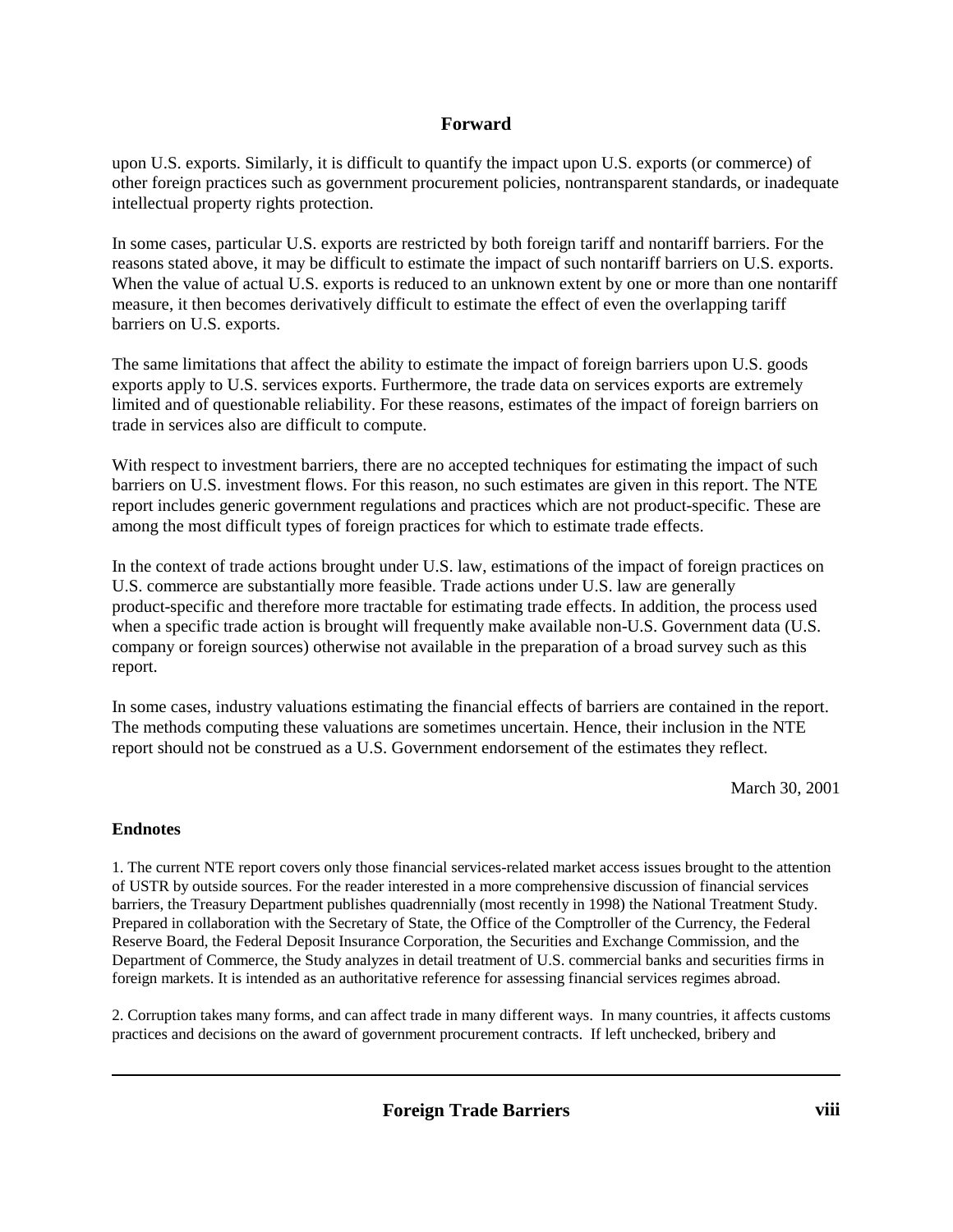corruption can negate market access gained through trade negotiations, undermine the foundations of the international trading system, and frustrate broader reforms and economic stabilization programs. U.S. firms also report that demands for "facilitation payments" from foreign customs officials can be an every-day element of the customs importation process.

Information on specific problems associated with bribery and corruption is difficult to obtain, particularly since perpetrators go to great lengths to conceal their activities. Nevertheless, a consistent complaint from U.S. firms is that they have experienced situations that suggest corruption has played a role in the award of foreign contracts. This is particularly true in large infrastructure projects. Since the United States enacted the Foreign Corrupt Practices Act (FCPA) in 1977, U.S. companies have been prohibited from bribing foreign public officials.

The United States Government has been well aware of the discrepancy between U.S. law and that of its competitors, and has taken a leading role in addressing bribery and corruption in international business transactions with its trading partners at the Organization for Economic Cooperation and Development (OECD). With the strong urging of the United States, at the 1996 OECD Ministerial meeting, Ministers committed to take steps to eliminate the tax deductibility in their countries of bribes to foreign public officials, to criminalize bribery, and to examine methods to accomplish those objectives. In November 1997, negotiators from thirty-four countries (the twenty-nine OECD member states and five other nations (Argentina, Brazil, Bulgaria, Chile and the Slovak Republic)) adopted the Convention on Combating Bribery of Foreign Public Officials in International Business Transactions which criminalized bribery. The Convention was signed by representatives of thirty-three participating countries on December 17, 1997 in Paris. The Convention entered into force on February 15, 1999, for twelve of the 34 signatories that had deposited instruments of ratification with the OECD. As of February 21, 2001, the following twenty-seven signatories had adopted legislation implementing the Convention: Australia, Austria, Belgium, Bulgaria, Canada, The Czech Republic, Denmark, Finland, France, Germany, Greece, Hungary, Iceland, Italy, Japan, Korea, Luxembourg, Mexico, the Netherlands, Norway, Poland, The Slovak Republic, Spain Sweden, Switzerland, the United Kingdom, and the United States.

In March 1996, countries in the Western Hemisphere concluded negotiation of the Inter-American Convention Against Corruption. This Convention, a direct result of the Summit of the Americas Plan of Action, requires that parties criminalize bribery throughout the region, and describes criminalization using language modeled on the FCPA. The Convention entered into force in March 1997. The United States signed the Convention on June 2, 1996, deposited its instrument of ratification with the OAS on September 29, 2000, and is now a Party to the Convention. Of its twenty-six signatories, the United States was the twentieth to deposit its instrument of ratification. Meanwhile, the Organization of American States is working on a set of model laws that ratifying countries can use to implement the Convention. In addition, the OAS Working Group on Probity and Public Ethics is considering mechanisms to monitor implementation of the Convention.

The United States is an active participant in the Southeastern Europe Stability Pact. Countries in the region have agreed to a Compact and Plan of Action in which they commit themselves to take specific anti-corruption actions, including improving transparency in government procurement.

To complement efforts in these fora, the United States has pressed the World Trade Organization (WTO) to take up work in related areas. Because corruption in trade transactions often has its genesis in the absence of a rules-based customs environment, the United States has provided leadership at the WTO in several areas to address some of the problems associated with bribery and corruption in the customs area. In March, the Working Party on Preshipment Inspection issued its final report that included several immediate actions to be undertaken by Members to strengthen the operation of the Agreement on Preshipment Inspection. The United States has also continued to lead an initiative to ensure full and timely implementation of the WTO Agreement on Customs Valuation, with significant